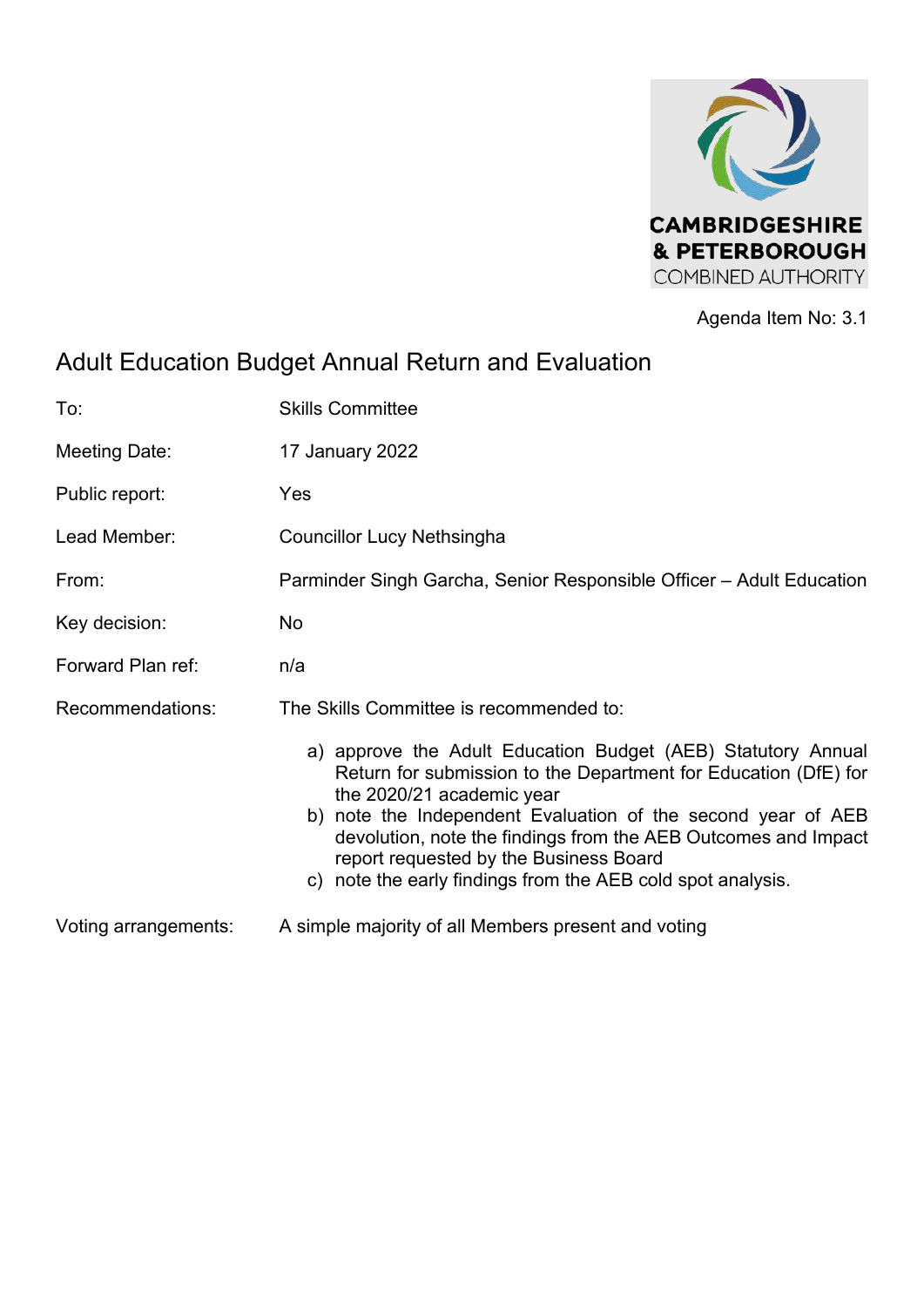# 1. Purpose

- 1.1 To inform the Skills Committee of the second submission of the Adult Education Budget (AEB) Statutory Annual Return to the Department for Education (DfE), in relation to the 2020/21 academic year and second year of devolution. This requirement is set out in the Ministry of Housing, Communities and Local Government's (MHCLG) *National Growth Assurance Framework* (V.4 September 2021).
- 1.2 To share the key findings from the Independent Evaluation of the second year of devolved AEB.
- 1.3 To note the headline findings from a report requested by the Business Board to spotlight employed status learners funded through AEB and consider the outcomes.
- 1.4 To note the initial findings from AEB provision 'cold spot' analysis, from 2019/20 AEB participation data, requested by Members and note the next steps.

# 2. Background

## 2.1 **Annual Statutory Return**

Mayoral Combined Authorities (MCAs) are required to provide a base level monitoring report to Government each January on the delivery of devolved functions, as part of wider monitoring and evaluation submissions, as per their devolution agreements and set out in the National Growth Assurance Framework.

2.2 For the first year of devolution, a report was presented to the Skills Committee on 11 January 2021, setting-out performance, and headlines from the independent evaluation. It was resolved that this reporting would form part of the annual cycle at Skills Committee, modelling greater transparency as best practice for devolved AEB. The Statutory Return is included in Appendix A to this report. We are also publishing local annual performance data as part of the process.

## 2.3 **Independent Evaluation of 2020/21 (second year of devolution)**

The Combined Authority is required to implement and maintain its own Local Assurance Framework, approved at Board. This sets out the requirement for an independent evaluation of AEB to be completed every year. Cambridgeshire Insights have been commissioned to deliver the evaluation for 2020/21, which includes quantitative analysis of provider data as well as qualitative research through a survey completed by AEB providers, learners and stakeholders. The Independent Evaluation is included as Appendix B to this report, but key findings are summarised below.

## 2.4 **Methodology**

There were five main stages in the evaluation:

- Desktop review of background documentation
- Analysis of learner data
- 14 provider survey responses, five follow up consultations with providers
- 112 students surveyed
- Six stakeholder consultations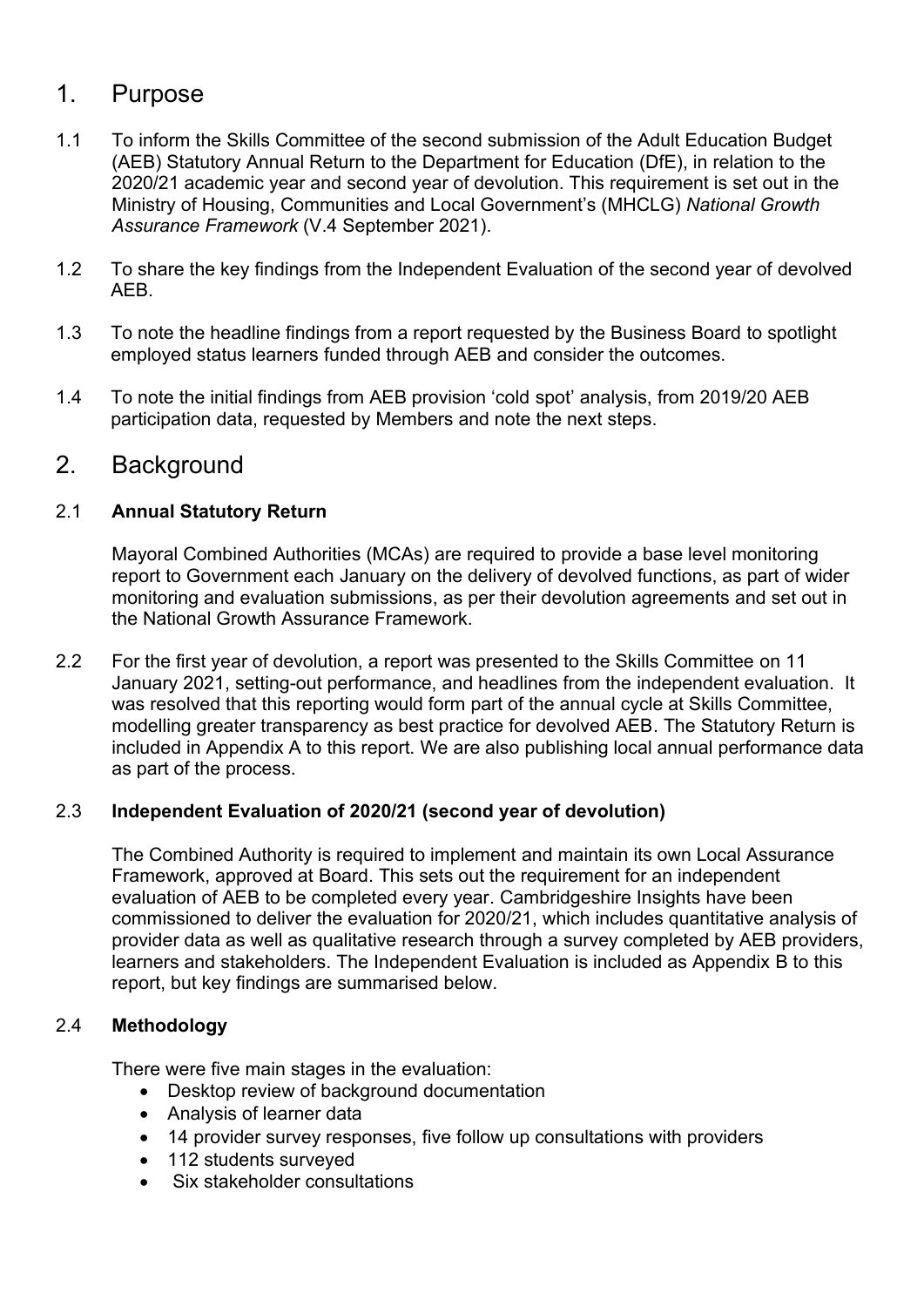## 2.5 **Overall findings**

AEB in the sub-region reached a total of 8,674 individual adult learners in 2020/21, participating in 14,872 enrolments - a nine per cent increase from 2019/20. The key characteristics across these learners were as follows:

- 79% took part in Adult Skills learning aims and 28% took part in Community Learning aims
- 13% were aged 19-23
- 21% were ethnic minorities
- 34% were unemployed and looking for work
- 33% had a prior attainment level of 1 or below
- 34% studied more than one learning aim
- 53% of enrolments were for learners residing in Fenland and Peterborough.
- Most providers (ten) had earned over 75% of their allocation, however, there were three providers who had earned between 50-75% and three who had spent less than 50%.

## 2.6 **Key findings from the Provider Survey**

The provider survey is anonymised to enable honest answers and feedback to be given and individual responses are not shared with the Combined Authority. Most providers (10 out of 14) felt delivery had been going 'very well' or 'quite well'. No providers selected the 'not very well' or 'not at all well' option. Qualitative feedback highlighted key delivery success measures as adaptation to new delivery models such as online provision along with the success with the fully funded English for Speakers of Other Languages (ESOL) programme.

Providers were asked how COVID-19 has impacted on provision, the comments on this ranged between providers. Some providers discussed difficulties with recruitment and enrolment of learners, others highlighted the challenges with retention of learners and learner progression when face-to-face support was limited. Some felt that existing online delivery models had protected them from negative impacts, whereas others had needed to invest in online delivery.

Most providers (12 out of 14) were satisfied with the support available to them from the Combined Authority. Providers praised the flexibility of the new devolution system, as well as the level of support available to them from the AEB team.

## 2.7 **Key findings from the Learner Survey**

Over 100 learners responded to the online survey, which was completed for the first time. Main findings are:

- 24% found out about their course from the Job Centre
- 59% were motivated to take part for personal development/self-improvement
- 95% of learners felt they had gained at least one outcome from their course
- 79% of learners were motivated to take up learning for health (mental or physical) reasons and saw an improvement in their health as an outcome.

## 2.8 **Evaluation of the Combined Authority's local funding flexibilities**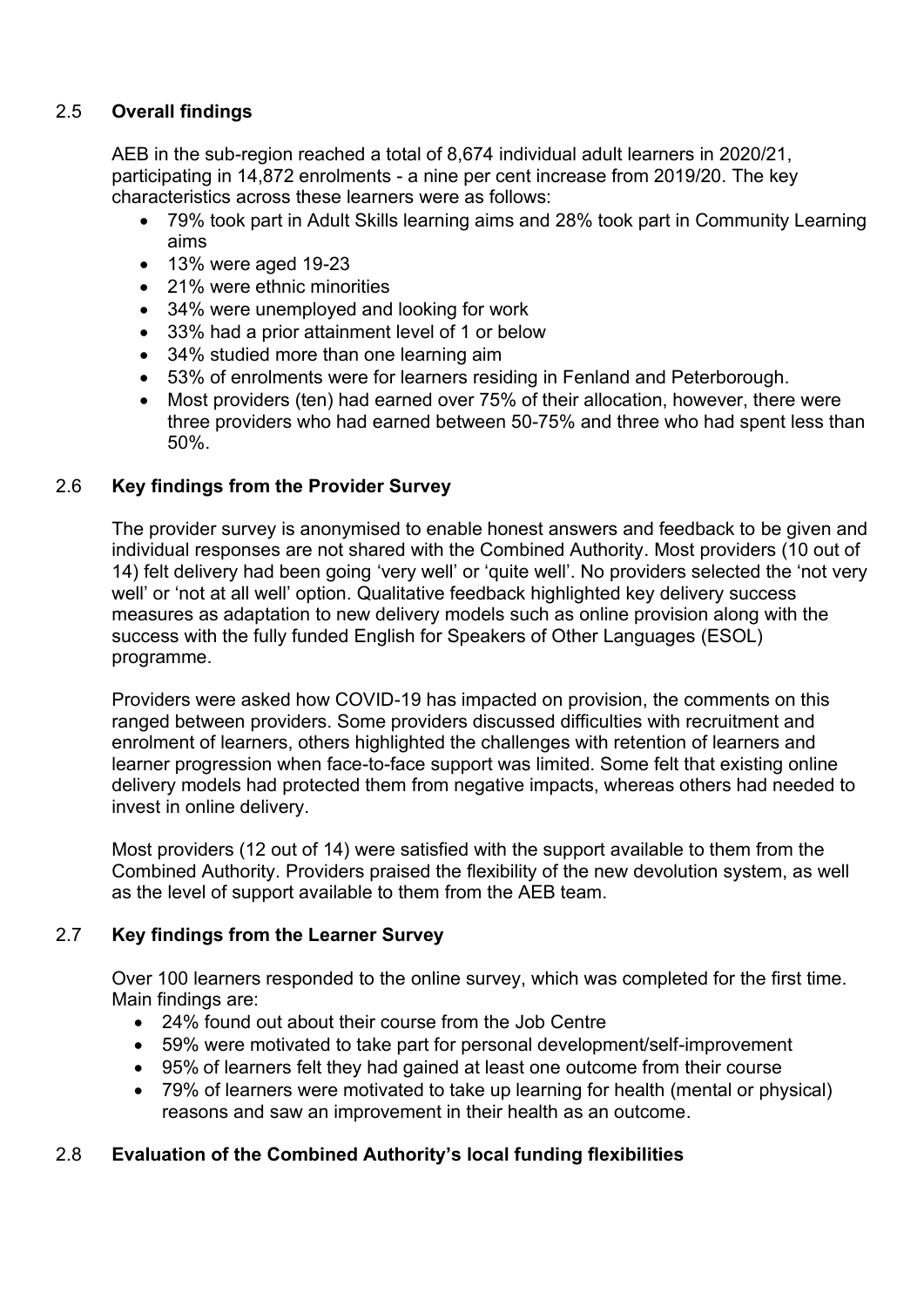In 2020/21, several funding changes were implemented:

- Full funding for first full level 2 qualification for adults aged 24+
- Fully funded ESOL
- 4 per cent geographic uplift for the most deprived areas in the sub-region
- Increasing the low wage threshold to £18,000 before fees are payable.

One year in, it is too early to robustly assess any impacts funding changes may have had to the delivery of AEB locally. The early evidence suggests that the geographical uplift for areas of multiple deprivation and fully funded ESOL did not lead to a noticeable shift in learners or enrolments.

Despite this, seven out of the ten providers surveyed, using the geographical uplift commented on the importance of it to their delivery. Qualitative feedback from the survey highlighted the high value of the uplift for providers, especially where a large proportion of learners come from disadvantaged areas. The consultations highlighted this was useful as it helped in reaching people in more disadvantaged areas, and that this funding change made a positive difference.

Five out of six providers surveyed as using the ESOL change also stated it was important to their delivery. These providers highlighted the importance of the scheme in targeting non-English speaking individuals in Fenland, Peterborough, and Huntingdon.

Only one of the 14 providers responding to the survey had made no use of the funding changes or additions made available in the 2020/21 academic year. Table A below shows the take-up of funding flexibilities as well as participation on additional programmes for which the Combined Authority was allocated funding - High Value Courses, Sector Based Work Academies and Level 3 Adult Offer.

| <b>Table A</b>                                                                                                                                                           | 2019/20<br>(First year of<br>devolution) | 2020/21<br>(Second year<br>of devolution) |
|--------------------------------------------------------------------------------------------------------------------------------------------------------------------------|------------------------------------------|-------------------------------------------|
| Number of low wage pilot learners                                                                                                                                        | 154                                      | 596                                       |
| Proportion of Adult Skills learning aims delivered to<br>learners who reside in areas of geographical uplift<br>eligibility                                              | 55%                                      | 53%                                       |
| Number of first fully funded level 2 enrolments*                                                                                                                         | 36                                       | 50                                        |
| Extension of funding for ESOL enrolments**                                                                                                                               | 2,038                                    | 2,053                                     |
| One Year 18-19 Classroom Based Offer/High Value<br>Course***                                                                                                             |                                          | 16                                        |
| Number of Sector Based Work Academies eligible<br>enrolments                                                                                                             | N/A                                      | 369                                       |
| Number of National Skills Fund Level 3 offer eligible<br>enrolments****<br>* 2020/21 figure includes learners who were part of the devolved 24+ first full level 2 offer | 36                                       | 68                                        |

\* 2020/21 figure includes learners who were part of the devolved 24+ first full level 2 offer

<sup>\*\*</sup> In 2019/20 only part of ESOL was fully funded. For both years a total count of ESOL adult skills enrolments are included \*\*\* Offer did not exist in 2019/20. Enrolments were counted by including 19 year olds who were on qualifications which formed the 2020/21 offer

<sup>\*\*\*\*</sup> Offer did not exist in 2019/20. Enrolments for this year were counted by including learners who were on qualifications which formed the 2020/21 offer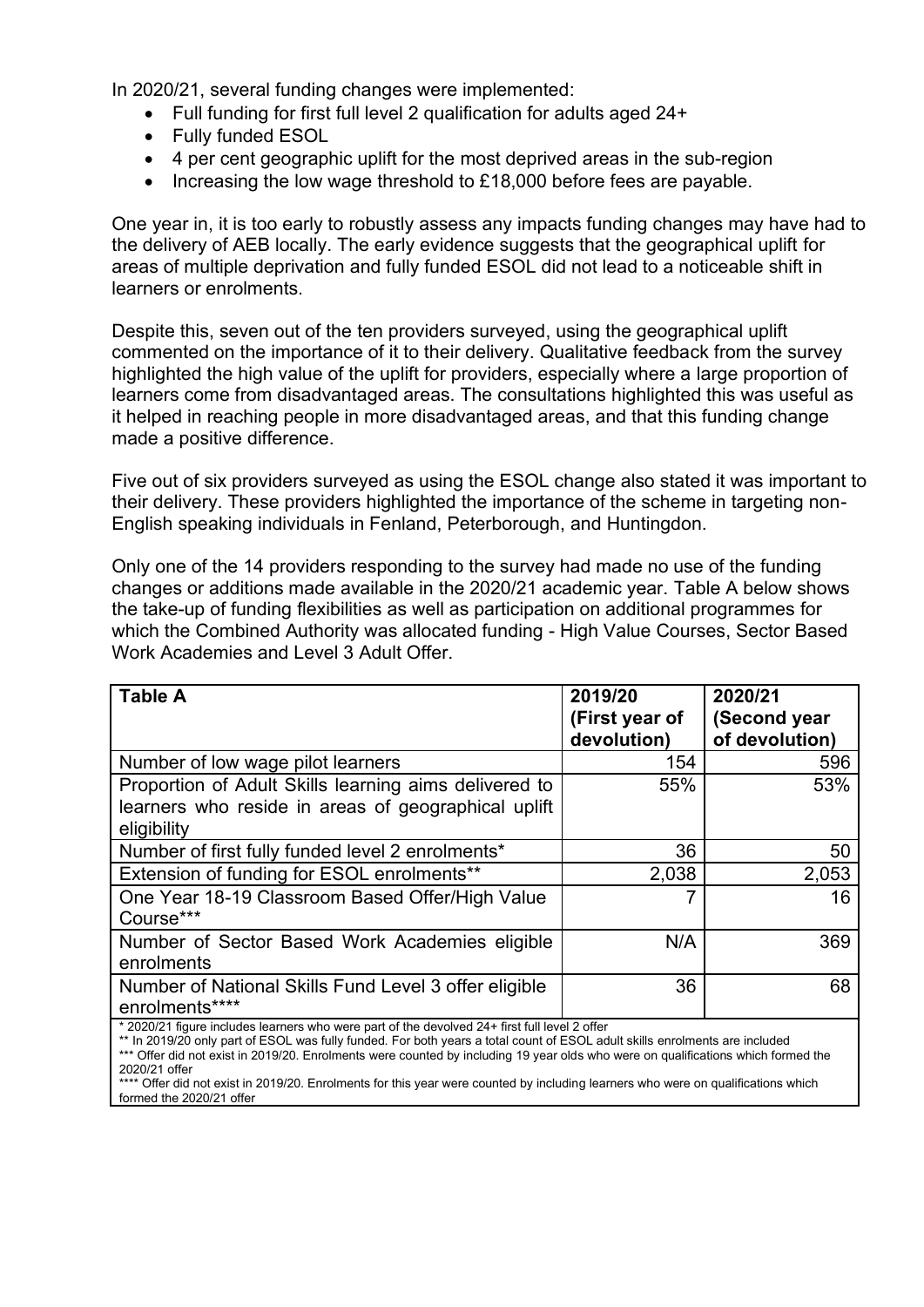## 2.9 **Feedback from Stakeholders**

For the first time, wider stakeholder interviews and a learner survey were undertaken. Wider stakeholders included:

- **Higher Education:** Anglia Ruskin University and University of Cambridge
- **Business representatives:** Business Board and Employment and Skills Board
- **Governance:** Skills Committee District Member
- **Public sector partners:** DWP
- **Providers:** Association of Education and Learning Providers

Most of the stakeholders were not aware of the specific funding changes that the Combined Authority had put in place for 2020/21.

- 2.10 Recommendations highlighted in the Independent Evaluation will be implemented as part of a continuous business improvement cycle. Two of these are:
	- 1. earlier engagement and communication, which would be beneficial to providers to plan and/or mitigate the impact of changes on them
	- 2. improve the dissemination and promotion of the learning offer to wider stakeholders and communities to increase enrolments.
- 2.11 A professionally type-set version of the Independent Evaluation is under development and will be published on the Combined Authority website in February.

#### 2.12 **Report to Business Board regarding employed status learners**

Ensuring employers are at the 'heart' of the skills system is key to our mission to transform delivery of AEB. Raising skills levels supports greater productivity and prosperity in the subregion. This aligns with the policy intent of the Skills Bill and the implementation of Local Skills Improvement Plans. A report looking at employed status learners for the first two years of AEB data was requested by the Business Board to examine in more detail and to identify trends and gaps. This is being presented at the January meeting of the Business Board. Appendix C provides a summary of the report. A spotlight on employed-status learners was not a focus of the Independent Evaluation for 2020/21 and so has been appended to this report for completeness.

The main findings from the first two years of AEB are that participation on level 3 courses is poor. Take-up of courses in growth and priority sectors, except for Health and Social Care are too low.

#### 2.13 **AEB Cold Spot Analysis**

Members of the Skills Committee had previously requested further analysis of district-level 'cold spots' for adult education. Cambridgeshire Insights have completed the first phase of this analysis using 2019/20 AEB participation data. Following a request at the Combined Authority Board in November, this is being shared to inform commissioning conversations with providers and to proactively take feedback from members and stakeholders. However, the next phase of 'cold spot' analysis will be updated with 2020/21 AEB participation data and to include other adult funding streams, for consideration at Skills Committee in March.